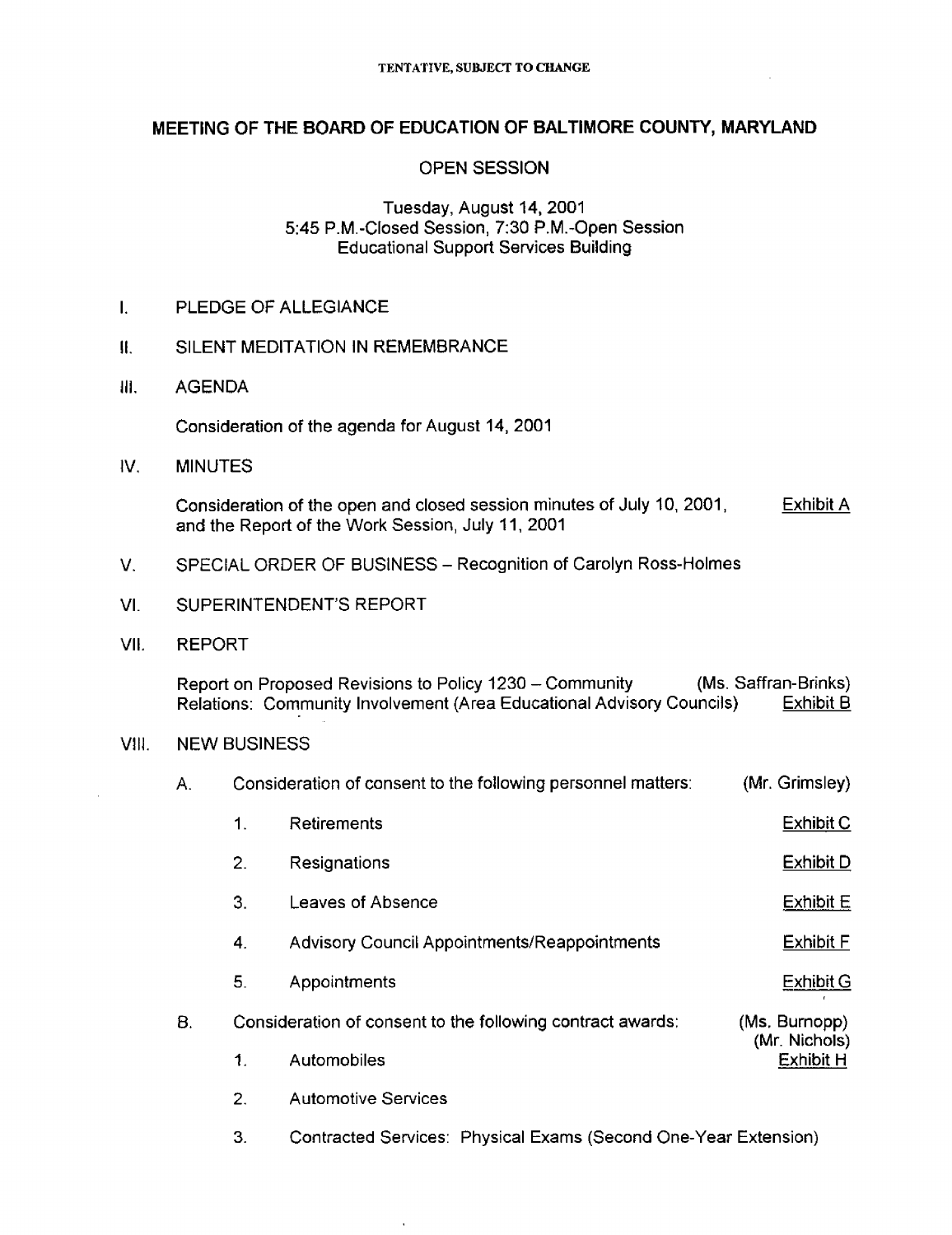#### VIII. NEW BUSINESS (Cont.)

- 4 . Contracted Services: Outward Bound Expeditionary Learning (Fourth One-Year Extension)
- 5. Contracted Services: Sylvan Learning (One-Year Extension)
- 6. Custodial Floor Care Products (Second One-Year Extension)
- 7. Equipment Contract Various Grounds Equipment
- 8. Music Instruments
- 9. Office Equipment
- 10. Paragon Mailing System
- 11 . Supplies Contract: Video Lab Equipment (First One-Year Extension)
- 12. Wireless Microphone Amplification System for Classrooms -Various Schools
- 13. Purchase : Relocatable Modular Classrooms
- 14. Contracted Services: Office Disassembly and Restoration, Re-Routing of Network and Security Systems - Timonium Offices - Increase of Amount

## C. Consideration of consent to the following Building (Building Committee) Committee recommendations:

- <sup>1</sup> . IT Cabling for Major Maintenance Renovation Projects Exhibit <sup>I</sup> Bedford and Hebbville Elementary Schools
- 2 . IT Cabling for Major Maintenance Renovation Projects Exhibit J Carroll Manor and Prettyboy Elementary Schools
- 3 . IT Cabling for Major Maintenance Renovation Projects Exhibit K Fifth District and Wellwood Elementary Schools
- 4. IT Cabling for Major Maintenance Renovation Projects Exhibit L Franklin and Hawthorne Elementary Schools
- 5 . IT Cabling for Major Maintenance Renovation Projects Exhibit M Johnnycake and Westowne Elementary Schools
- 6. Networking/Electrical Upgrades Arbutus Middle School Exhibit N
- 7. Networking/Electrical Upgrades General John Stricker Exhibit O Middle School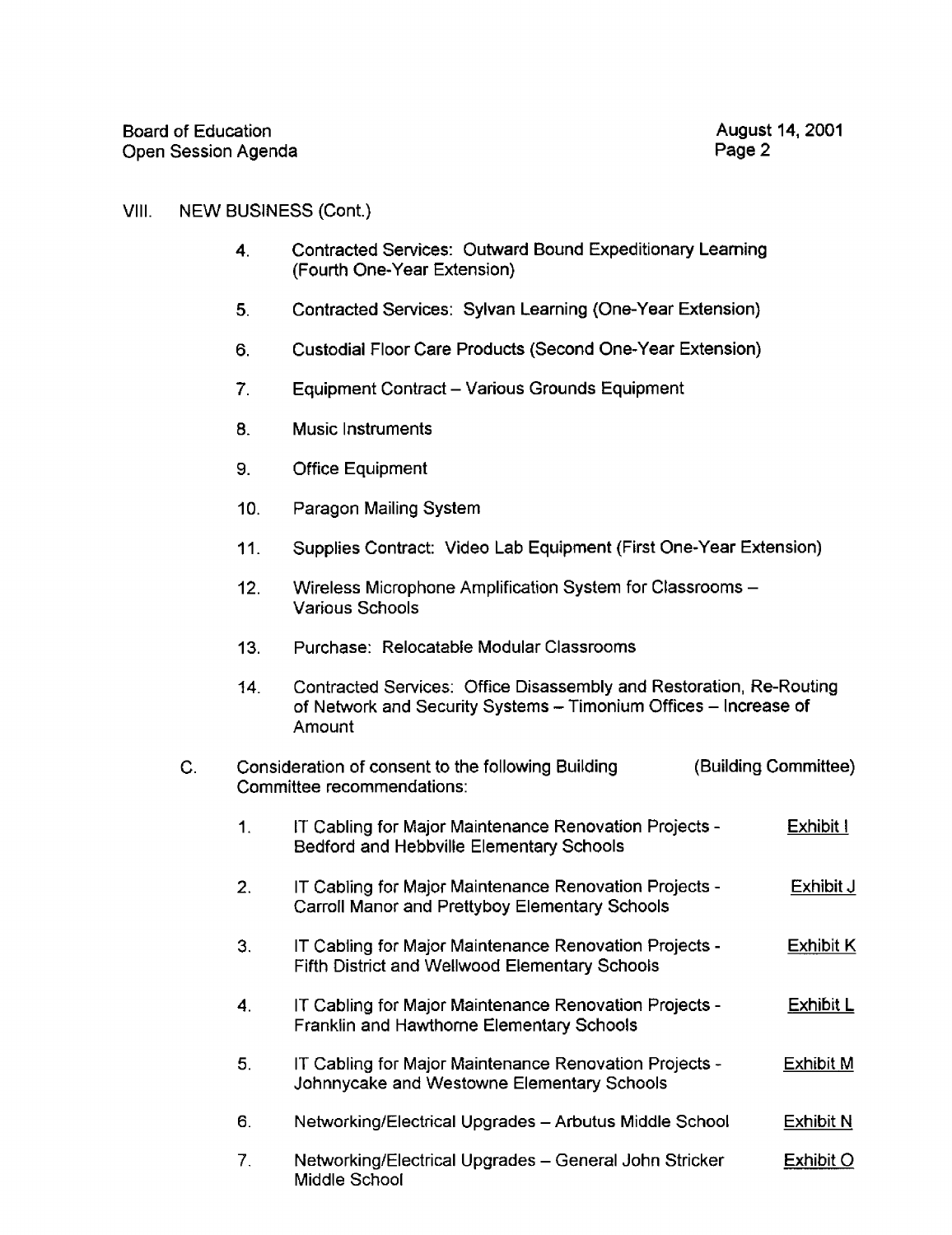# VIII. NEW BUSINESS (Cont.)

| 8.  | Networking/Electrical Upgrades -- Holabird Middle School                                                        | <b>Exhibit P</b>  |
|-----|-----------------------------------------------------------------------------------------------------------------|-------------------|
| 9.  | Networking/Electrical Upgrades - Lansdowne Middle School                                                        | <b>Exhibit Q</b>  |
| 10. | Networking/Electrical Upgrades - Stemmers Run Middle School Exhibit R                                           |                   |
| 11. | Kitchen Exhaust Hood Replacements - Dulaney, Eastern<br>Technical, and Franklin High Schools                    | <b>Exhibit S</b>  |
| 12. | Various Construction Contracts - New Town High School                                                           | <b>Exhibit T</b>  |
| 13. | Upgrade of Automatic Temperature Controls -<br>Owings Mills High School                                         | <b>Exhibit U</b>  |
| 14. | Electrical Package for Addition - Woodlawn High School                                                          | Exhibit V         |
| 15. | Renovation of Behavior Management Resource Rooms -<br><b>Various Schools</b>                                    | <b>Exhibit W</b>  |
| 16. | Fee Acceptance - Construction Inspection Services for<br>Addition and Renovation - Stoneleigh Elementary School | Exhibit X         |
| 17. | Change Order - Running Track Replacement - Perry Hall<br><b>High School</b>                                     | Exhibit Y         |
| 18. | Change Order - Appliance Installation - Rosedale Center -<br>High                                               | Exhibit Z         |
| 19. | Change Order - Major Maintenance Renovation Project -<br><b>Baltimore Highlands Elementary School</b>           | Exhibit AA        |
| 20. | Change Order - Major Maintenance Renovation Project -<br>Campfield Early Childhood Center                       | <b>Exhibit BB</b> |
| 21. | Change Order - Major Maintenance Renovation Project -<br><b>Carroll Manor Elementary School</b>                 | <b>Exhibit CC</b> |
| 22. | Change Order - Major Maintenance Renovation Project -<br><b>Fifth District Elementary School</b>                | <b>Exhibit DD</b> |
| 23. | Change Order - Major Maintenance Renovation Project -<br><b>Grange Elementary School</b>                        | <b>Exhibit EE</b> |
| 24. | Change Order - Major Maintenance Renovation Project -<br>Hampton Elementary School                              | <b>Exhibit FF</b> |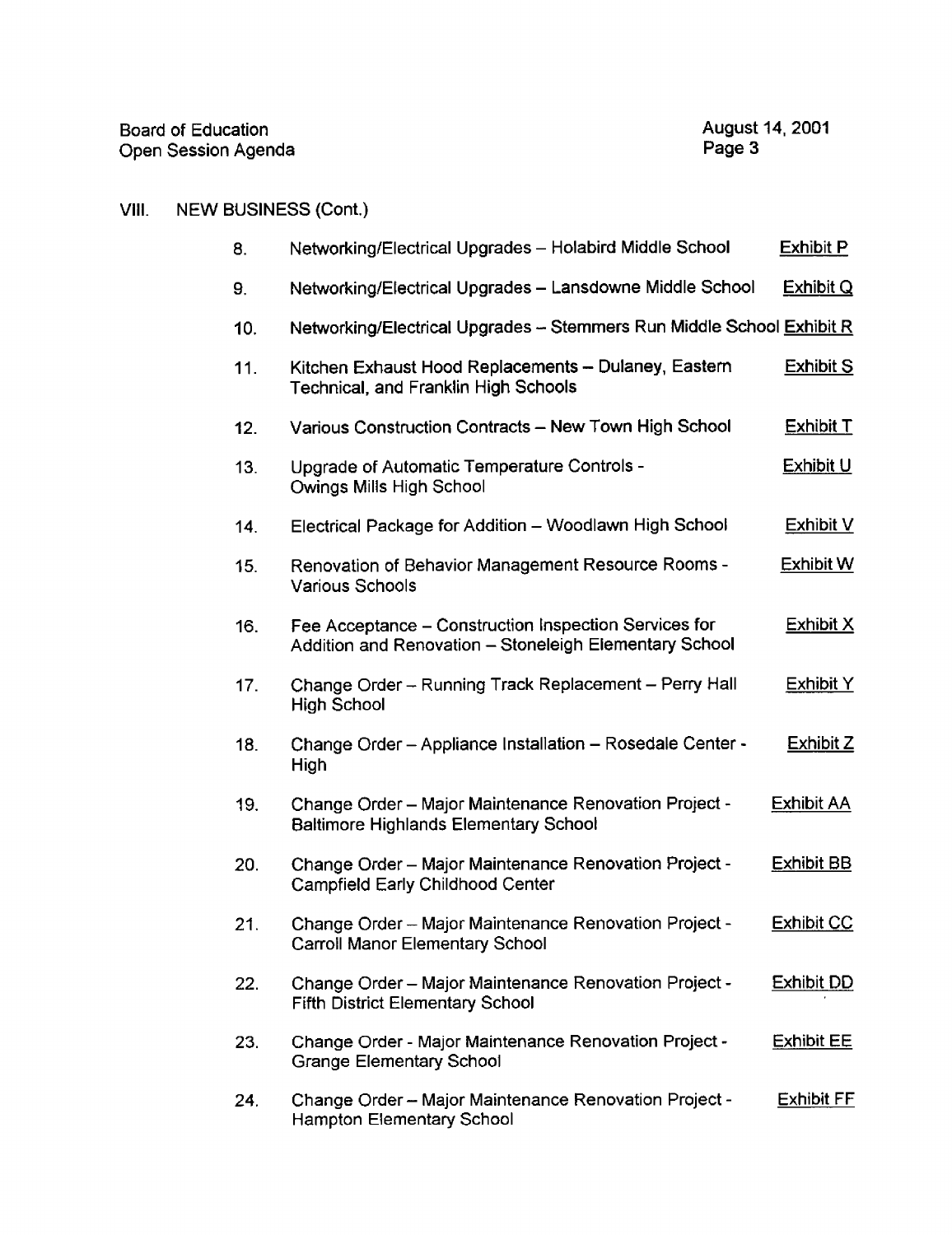| Board of Education  | August 14, 2001 |
|---------------------|-----------------|
| Open Session Agenda | Page 4          |

## VIII. NEW BUSINESS (Cont.)

|    | 25. | Change Order - Major Maintenance Renovation Project -<br>Middleborough Elementary School                                                                                 | <b>Exhibit GG</b>                   |
|----|-----|--------------------------------------------------------------------------------------------------------------------------------------------------------------------------|-------------------------------------|
|    | 26. | Change Order - Major Maintenance Renovation Project -<br><b>Middlesex Elementary School</b>                                                                              | <b>Exhibit HH</b>                   |
|    | 27. | Change Order - Major Maintenance Renovation Project -<br>Perry Hall Elementary School                                                                                    | Exhibit II                          |
|    | 28. | Change Order - Major Maintenance Renovation Project -<br><b>Pleasant Plains Elementary School</b>                                                                        | <b>Exhibit JJ</b>                   |
|    | 29. | Change Order - Major Maintenance Renovation Project -<br><b>Prettyboy Elementary School</b>                                                                              | <b>Exhibit KK</b>                   |
|    | 30. | Change Order - Major Maintenance Renovation Project -<br><b>Riverview Elementary School</b>                                                                              | <b>Exhibit LL</b>                   |
|    | 31. | Change Order - Major Maintenance Renovation Project -<br><b>Timonium Elementary School</b>                                                                               | <b>Exhibit MM</b>                   |
|    | 32. | Change Order - Consultant Design Services for Major<br>Maintenance Renovation Project - Perry Hall Elementary School                                                     | <b>Exhibit NN</b>                   |
|    | 33. | Change Order - Consultant Design Services for Major<br>Maintenance Renovation Project - Pleasant Plains Elementary School                                                | <b>Exhibit OO</b>                   |
|    | 34. | Change Order - Consultant Design Services for Major<br>Maintenance Renovation Project - Various Phase II Schools                                                         | Exhibit PP                          |
|    | 35. | Increase Contingency Authorization for Major Maintenance                                                                                                                 | <b>Exhibit QQ</b>                   |
|    | 36. | Easements - Carver Center for Arts and Technology                                                                                                                        | <b>Exhibit RR</b>                   |
|    | 37. | Utility Easement - Hampton Elementary School                                                                                                                             | <b>Exhibit SS</b>                   |
| D. |     | Consideration of proposed settlement between the Council of<br>Administrative and Supervisory Employees (CASE) and the<br>Board of Education of Baltimore County         | (Mr. Grimsley)<br><b>Exhibit TT</b> |
| Е. |     | Consideration of proposed settlement between the Baltimore<br>(County Instructional) Assistants and Clerical Employees and<br>the Board of Education of Baltimore County | (Mr. Grimsley)<br><b>Exhibit UU</b> |

F. Consideration of Budget Appropriation Transfer–Operating Bu<mark>dget (Ms. Burnopp)</mark> <u>Exhibit VV</u>